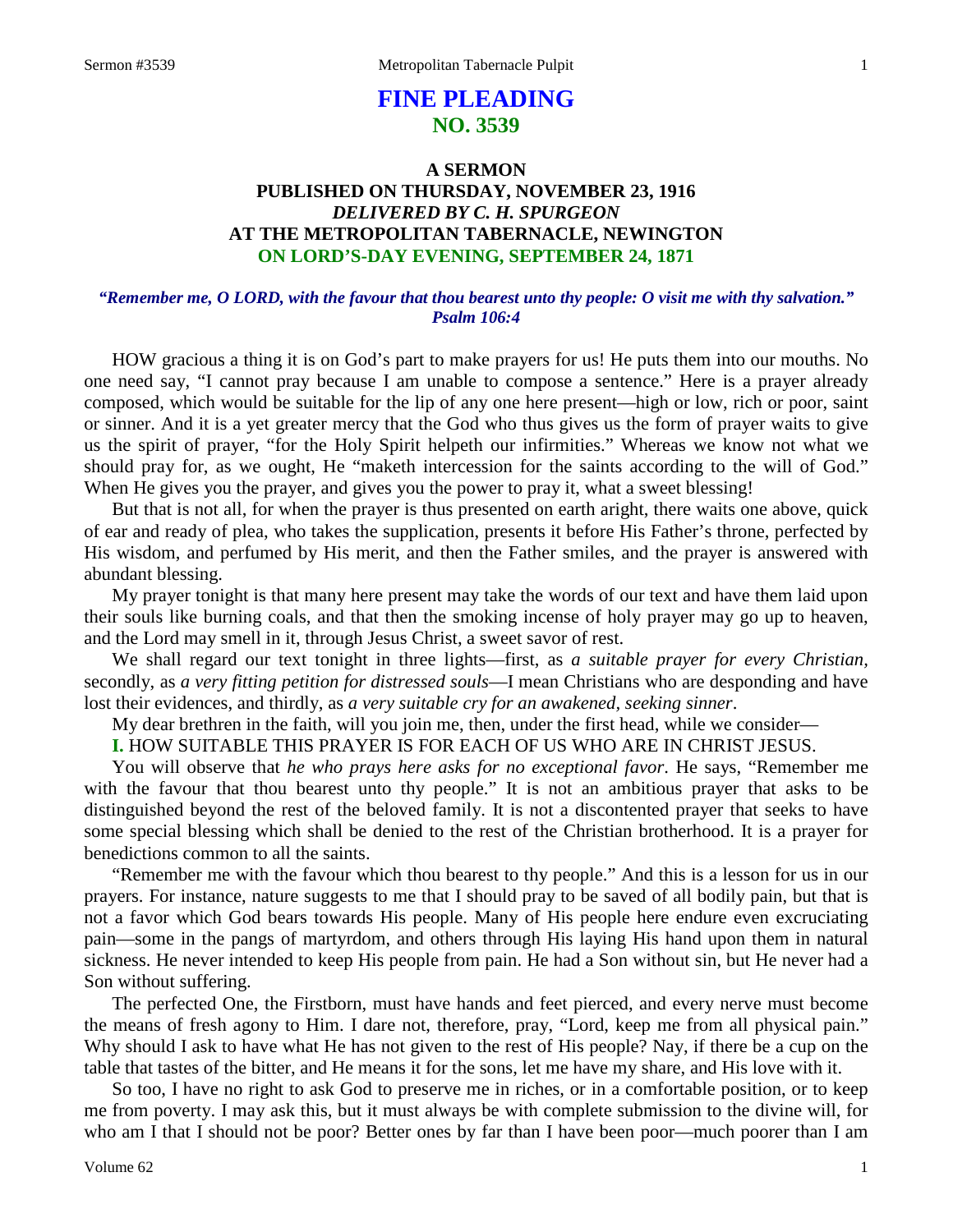likely to be. Why am I to expect to go to heaven by a smooth, grassy road, while others have had to tread the flints that cut their feet?

> *"Must I be carried to the skies, On flowery beds of ease, While others fought to win the prize, And sailed through bloody seas?"*

To desire to escape from every form of trial is natural to us, but it is not a dictate of grace that we should turn it into prayer. No, be content with the common lot of God's people. "Shall the disciple be above his Master? Shall the servant be above his Lord?" Let this content you, "Father, whether healthy or sick, whether rich or poor, whether honored or despised, extend to me the favor which You have toward Your people; and my largest desires can ask no more."

But please observe, next, that *while this prayer asks for nothing more than the common blessing, it also is content with nothing less.*

> *"Extend to me that favor, Lord, Thou to Thy people dost afford."*

It is the same favor that is extended to them that is asked for, for brethren, anything short of this will not answer our turn. I would desire, and I know you do, my brethren, to have that favor from God which is eternal—that favor which has no beginning—that everlasting favor which was in the Divine mind or ever the earth was. You want to have also immutable favor, the favor that never changes. Though we change, yet it abides the same. What would you do if the favor of God were changeable? Of what avail would His love be, if that love could come and go—could sometimes give, and then again could take away itself?

You want immutable favor. And I know you want boundless favor, for your wants are unlimited. You want the love of Christ that passes knowledge, you want it in all its heights and all its depths, you want the very heart of God, you want His bowels of compassion, you want a Savior to be one with you, and yourself to be one with Him. You would not like to be put off with a crown, you would not like to be put off with an empire, or with all that earth calls good and great. You want no more, but you want no less than such favor as the Lord extends towards those that He loves, who are the objects of His sacred choice. No more. No less.

You must note, next, in the prayer what is peculiarly to be observed—that he who is praying in this case asks *for blessings on the same footing as the rest of the saints*. You will observe that it is on the footing of grace. He asks that he may have the favor which God bears towards His people. *"Favor."* If there be one saved who has been a great offender against God's law, immoral, debauched, and depraved, it must be by favor.

And, dear Christian friend, whoever you may be, there is no other way in which you can be saved, and you know it. When the Lord extends the blessings of the covenant to gross sinners, it is clear that they are given to them simply because He will have mercy on whom He will have mercy. But to you, also, the favor comes in precisely the same way. I am sure you dare not ask God to deal with you on the ground of merit, for what were your merits, O you saints—what were your merits, but to merit the eternal flames?

You ask the Lord that He would extend to you, not the dealings of His justice, but that He would remember you with the compassions of His grace, is there any professed Christian here that refuses to stand on such terms as these, and come to God and ask for favor—for gratuitous mercy? Then, friend, you are no child of God. Whatever else the children differ in, they never disagree in this—that "salvation is of the Lord," and is of grace, and of grace alone.

Your spot is not "the spot of His children," unless you look at even the bread you eat and the raiment you wear as the gift of divine charity, and unless you found all your hope for pardon of sin, and for acceptance at the last, entirely upon the free, undeserved, spontaneous favor of the Lord your God.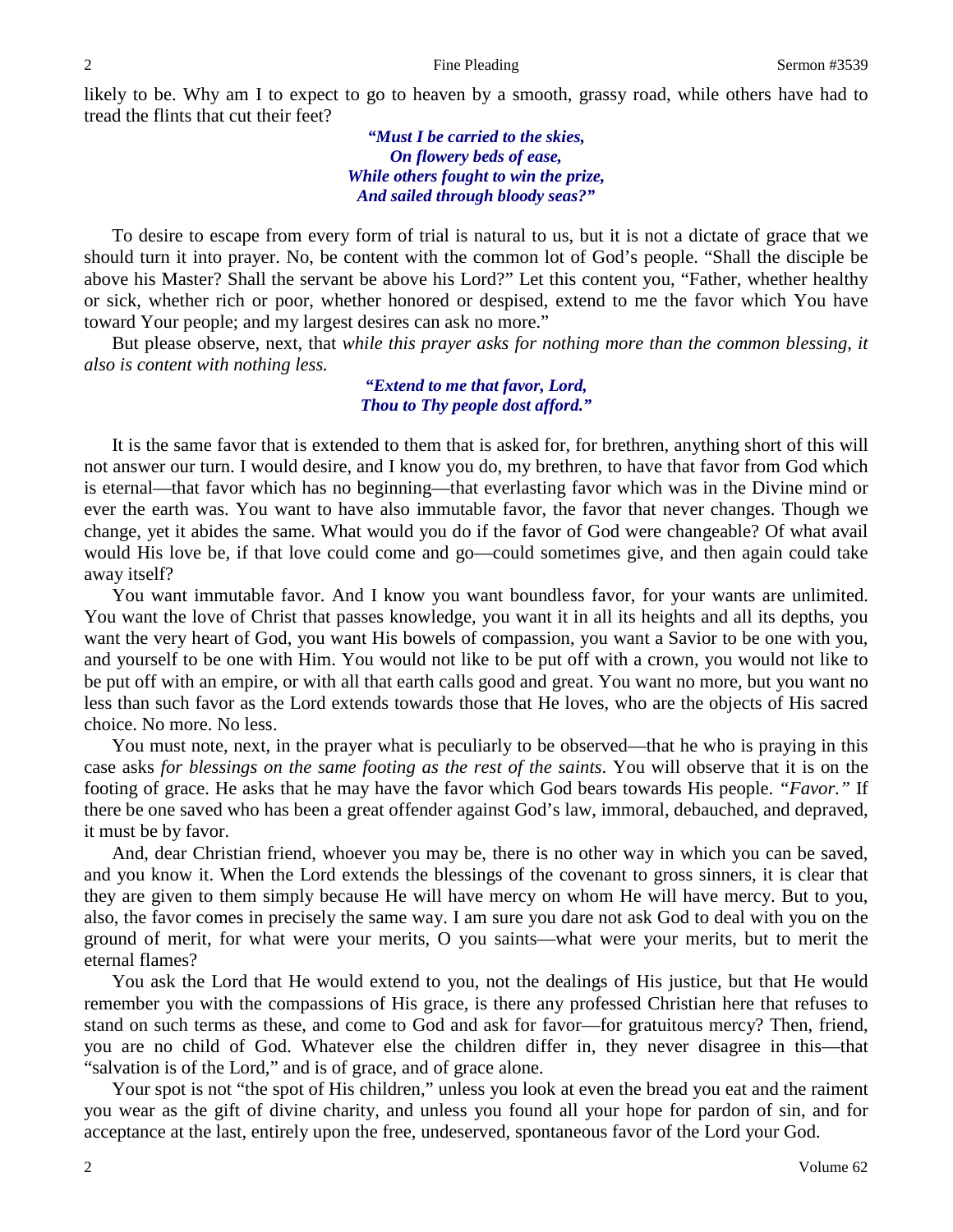Well then, you see, what we ask for is what He gives to all His people—no more, no less, and we ask for that, not as our due, but as a favor—a favor for which we will bless Him in life, and bless Him in death, if He will but remember to grant it to us.

Still looking at our text as the Christian's prayer, I would observe that he wishes, according to the text, *that the same results may follow* as in the case of all God's people, for he adds, "Visit me with thy salvation." Beloved, God's favor ends in salvation, and that word "salvation" is a very extensive term. If you read the psalm you will see that the psalmist evidently uses it, first, in the sense of deliverance. The children of Israel came to the Red Sea, and they were afraid that there they should be destroyed, but God led them through the deeps as through the wilderness.

Well then, when I pray this prayer, "O Lord, remember me with the favour that thou bearest thy people," I mean this—"When I come into any trouble, I ask You to help me to go through it. As You did make a way through the Red Sea for Your people of old, make a way for me." Oh! how often does God do this for us! When it seems as if the obstacles were almost insurmountable—when our wit seems to have failed us, and we can do no more—we have been ready to say, "Alas! Master, what shall we do?"

Then our extremity has been the divine opportunity, and through the depths of the sea He has led His rejoicing people. Then the word salvation is meant in the psalm evidently to include the forgiveness of sins, for you remember, as we read the psalm, how the sins of Israel were mentioned over and over again.

But it is added, "Nevertheless, when they cried unto him, he heard their prayers." So if I use this prayer, I am to mean just this, "Lord, You are accustomed to forgive Your people. Forgive me. You do blot out their sins like a cloud. Blot out mine. You do, moreover, help Your children to overcome their sins. Help me, sanctify me, spirit, soul, and body. You do preserve Your people in temptation and bring them out of it. Gracious Shepherd, keep me as one of Your flock. You do save your children in the hour of great peril, and as their day, so is their strength. Oh! infinite preserver of Your beloved, cover me with Your feathers, and under Your wings permit me to trust. Let Your truth be my shield and buckler!"

I think it is a very, very sweet prayer. "Visit me with Your salvation when I am on my bed, tossing to and fro, and raise me up if it is Your will. Visit me when I am slandered, and my name is cast out as evil, and cheer Your servant's heart. Visit me when I am in the deep waters and the depths overflow me—when I sink in deep mire where there is no standing. Come and prove Your saving might. Visit me when I come to die. When the chill floods of the last river are about me, visit me with Your salvation. Then deal with me as You have dealt with Your saints whenever they have passed through the Valley of the Shadow of Death. May Your rod and Your staff comfort me. Visit me with Your salvation."

I suggest, Christian brethren, that this prayer will do for you living, and will do for you dying. It is a suitable prayer for the morning and for the evening, for the young and for the old, for days of joy and days of distress. Blessed prayer, let it be often on your lips!

Only one more remark we will make upon it in reference to the Christian. You observe that all through *it is a personal prayer*. Our prayers must not always be personal. Our Savior has taught us not to say, *"My* Father," but *"Our* Father which art in heaven." Yet, for all that, he who never prays for himself in the singular never prayed aright for others in the plural. If you have never said, "Lord, remember *me,"* you have not got so far as the thief on the cross. You are not qualified at all to go as far as Abraham on the plains of Mamre, when he interceded for others. He that has the largest heart must look to it that his own personal salvation is secure.

So, dear friend, professing Christian, let me ask you to take the prayer in the first person singular, and say, "Lord, remember me with the favor which thou bearest unto thy chosen." I pray it. If You call me, Lord, to minister to this great people, as my day is, so may my strength be. As You have dealt with others of Your servants in a like position, deal so with me. elders and deacons, with your responsibility upon you, pray that the God of Stephen and the God of Philip will be with you, and extend to you the favor which He gave to elders and deacons of old!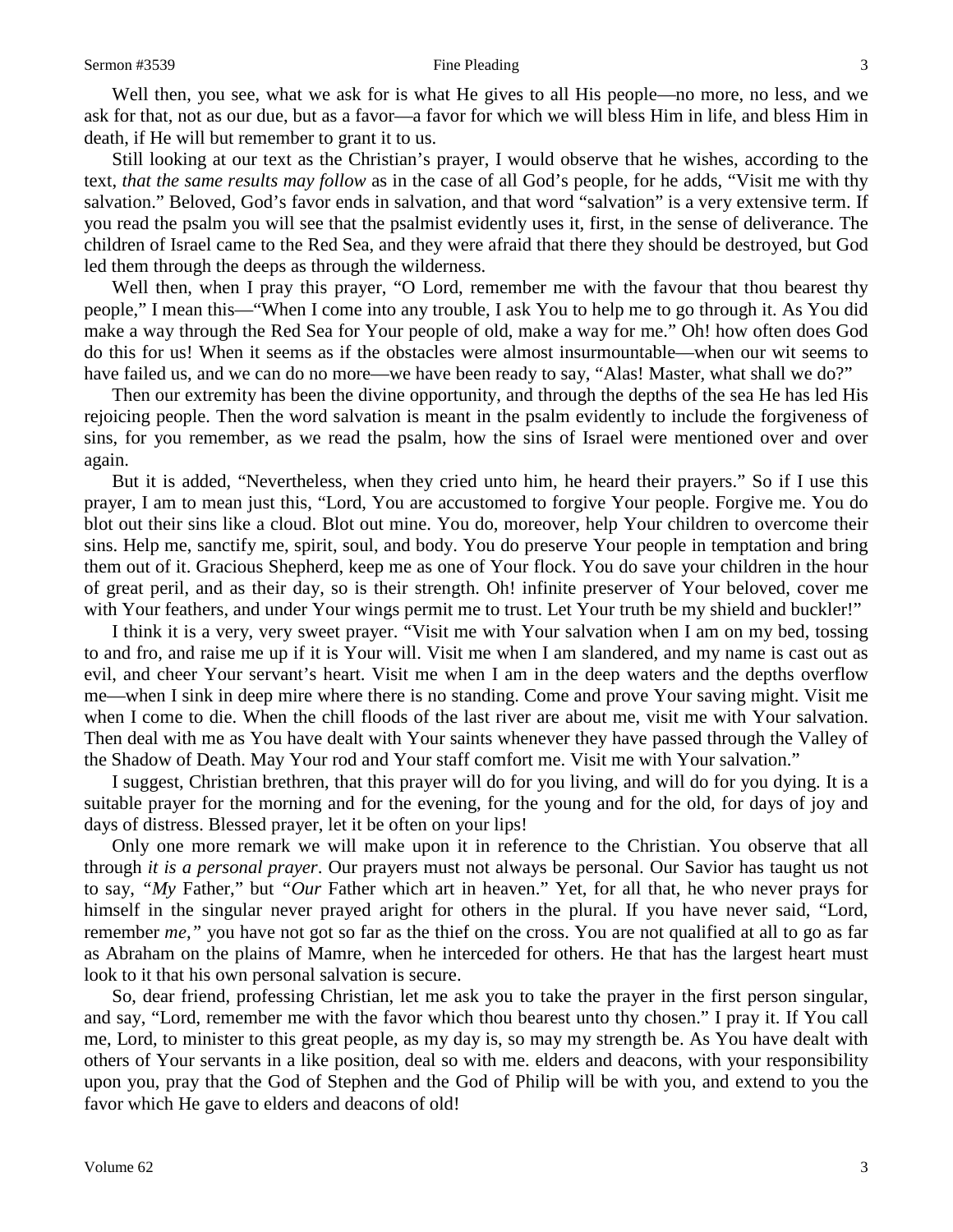Mothers, fathers, ask for the grace that He gives to Christian parents. Children, servants, ask for the grace that He has been wont to give to those in your position. You who are rich, pray often that you may not miss the divine favor, for these things are often dangerous. You that are poor, pray that you may have this to sweeten all—to make your little to be enough.

You that are in health, pray this, lest the vigor of your body be the weakness of your soul. And you upon whose cheek there is the hectic flush of consumption—you that are weak and near departure—you have got already your death-song ready. Here it is—"Lord, remember me! Remember me, O LORD, with the favor which thou bearest toward thy people: O visit me with thy salvation." I leave that prayer with every Christian heart here and ask that it may be engraven there by the Holy Spirit.

This prayer is also—

### **II.** A FITTING PRAYER FOR DEPRESSED, DESPONDING SOULS.

They are God's people and we give to them now this prayer, and we trust that as they pray it they may have "the oil of joy given them for mourning, and the garment of praise, instead of the spirit of heaviness." I ask them to look very briefly, but with all their eyes, at this prayer. You will note that here is a case in which *a good man may seem to be forgotten*. It is a good man that wrote this psalm—an inspired man, and yet he says, "Remember me, O LORD." Did he think himself forgotten? He feared he was.

There have been others of God's saints who have endured this fear. Yea, a whole church has sometimes labored under it. Zion said, "My God hath forsaken me. My God hath forgotten me." Thus you may be, as you think, forgotten, and yet you may be very dear to God—as dear as ever you were.

Notice, next, that when you, child of God, come into this condition, *the very best prayer you can pray is a sinner's prayer*. Why do I call this a sinner's prayer? Why, because it so reminds me of the dying thief. "Lord, remember me," was such a suitable prayer for him.

Oh! child of God, if you doubt your own salvation, do not dispute about it, but go as a sinner, use a sinner's prayer, begin where the dying thief began with, "Lord, remember me." I would recommend to every Christian who is in the dark, and has lost his evidences, to go at once by the old track that sinners have trodden so long. "I will go to Jesus, though my sin doth, like a mountain, rise. I know His courts; I will enter in." Go to Him. Go even now.

And you will observe too, that for a desponding soul *it is good to remember that everything it can obtain in the future by God must be by favor*. "Remember me, O LORD, *with the favor."* I dwelt on this when speaking to the child of God in the light, but it is even more important that we should dwell on this when speaking to the child of God in the dark, for the danger is when you are desponding to begin to become legal.

Your own conscience and Satan together will be setting you upon legal methods of getting comfort. They are all fruitless. Go on the track of grace. Free grace is what you want, and nothing else will suit you. Cry, "Lord, remember me with Your favor. Give me what You could not give me as a mere matter of justice! Deal with me as you could not deal with me if You did see me in myself as guilty before You! Deal favorably with Your servant. Have a favor towards me, for this alone can restore me."

And then, next, it is good for a person who is in distress to remember that *God's favor towards His own people does not change,* for evidently this good man, though he asked God to remember him, had not any doubt whatever that God had a favor towards His own people. Nothing like being sound in doctrine to help you towards comfort. If a man shall doubt the perseverance of the saints, and believe that God will cast away His people, I really do not see what he has to do when he is brought into distress of mind.

But if he still holds to this, "Truly the LORD is good to Israel—to such as be of a clean heart. As for me, He may have forgotten me. I fear I am not one of His, but I know He would not forget His own" why, then the fact of the immutability of God towards His people becomes, as it were, as an argument, and we come before the Lord with better heart and greater hope, and say, "Lord, since You never change towards them, introduce me into their number, and let Your eternal love pour forth itself on my poor,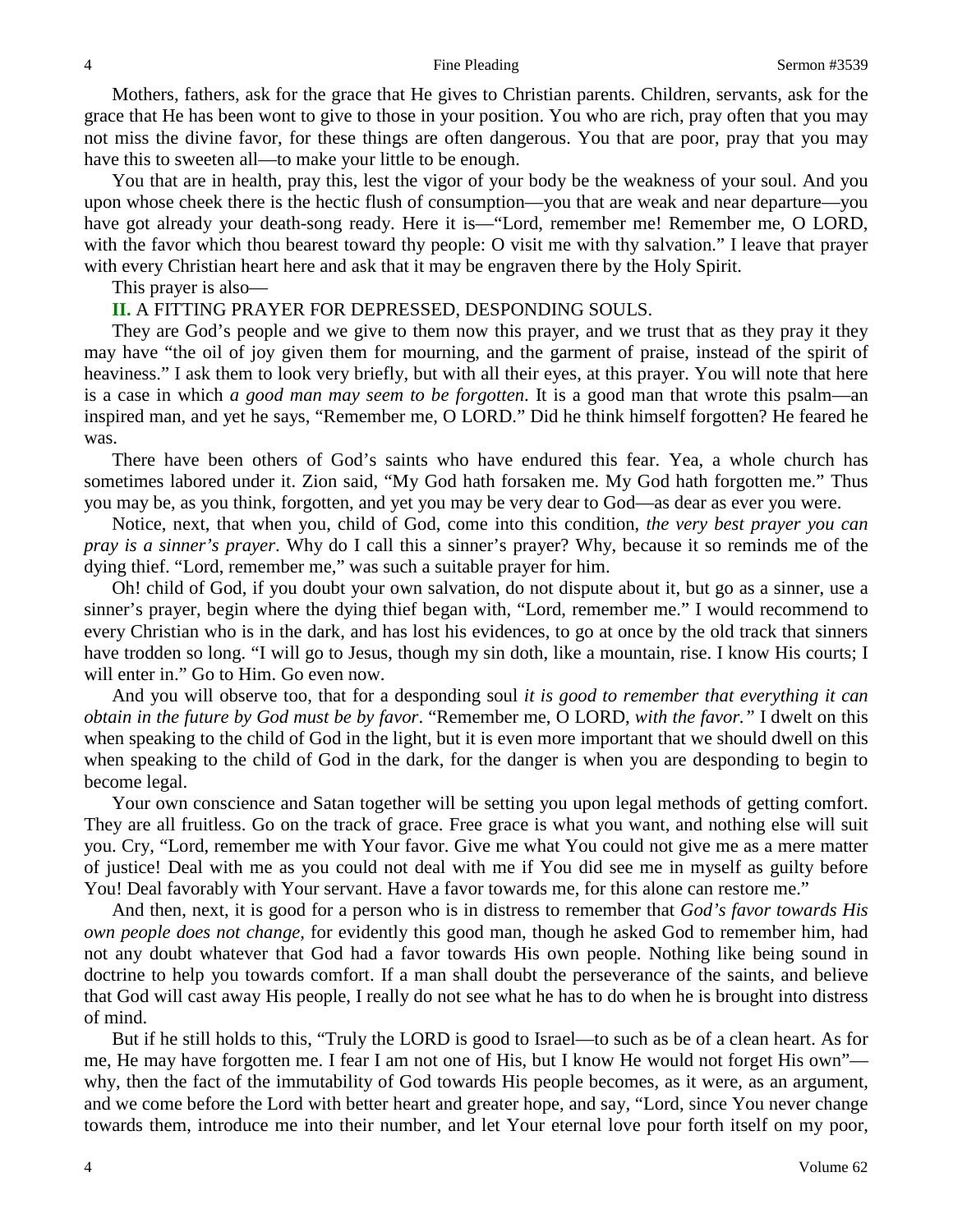broken, disconsolate spirit. Remember me—poor, fallen, backsliding me—with the favor, the free grace which You have towards Your people." It is well to hold to truth, for it may serve us like an anchor in the day of storm.

Once again. Let me speak to the depressed, and remind them that the prayer is instructive, for it shows that *all that is wanted for a forsaken, forgotten spirit is that God should visit it again*. "Remember me, *O LORD*. Anybody else's remembering can do me no good, but if You only give one thought toward Your servant, it is all done. Lord, I have been visited by the pastor, and he tried to cheer me. I have had a visit in the preaching of the Gospel in the morning and the evening of Your day. I went to Your table, and I did not get encouragement even there. But, Lord, You visit me!"

A visit from Christ is the cure for all spiritual diseases. I have frequently reminded you of that in the address to the church at Laodicea. The church at Laodicea was neither cold nor hot, and Christ said that He would spew it out of His mouth, but do you know how He speaks of it as if He would cure it? "Behold, I stand at the door and knock. If any man hear my voice and open the door, I will come in and sup with him, and he with me."

That is not an address to sinners. It is sometimes used so, but it is rent out of its context. It is evidently an address to a church of God, or a child of God, who has lost the presence and the light of God's countenance. All you want is a visit from Christ. All you want is that once again your communion should be restored, and I do bless the Lord that He can do that of a sudden, in a moment! He can make your soul, "before it is aware, like the chariots of Amminadib."

You may have come here tonight about as dead in soul as you could be, but the flashes of eternal life can reach you, and kindle a soul within, within the ribs of your old dead nature once again. You may have felt as if it was all over, and the last spark of grace had gone out, but when the Lord visits His people, He makes the wilderness and the solitary place to rejoice, and the desert to blossom as the rose. I do pray it may be such a happy hour to you that the prayer may be fulfilled, "Visit me with thy salvation."

I have great sympathy with those that are cast down. God, the comfort of those that are cast down, comfort you! May He bring you out who are bound with chains, and you solitary ones, may He set you in families! And I do not know a wiser method for you to pursue than incessantly to cry unto Him, and let this be the prayer, "Remember me—*me*—with the favour which thou bearest unto thy people: O visit me with thy salvation."

### And now our last point. This is—

#### **III.** A VERY PROPER PRAYER FOR THE AWAKENED, BUT UNFORGIVEN SINNER.

There are some in this house of that character. I know there are unforgiven sinners here. I only hope that some of them are awakened to know the danger of their state. If they are, may God help them to pray this prayer, because, first, *it is a humble prayer*. "LORD, remember me"—as much as to say, "Lord, give one thought to me. I am a poor miserable sinner. I am not worth much thought, but Lord, do at least recollect me. Pass me not, O healer of sin-sick souls. Pass me not. Hear my cry, answer my anguish, regard the desires of my soul. Remember me!" It is *an earnest prayer* too. No doubt it was earnest as this inspired man prayed it. It breathes life as you read it.

Oh! dear heart, if you want a Savior, be in earnest for Him. If you can take "no" for an answer, you shall have "no" for an answer, but if it comes to this, "Give me Christ, or else I die!—I *must* have mercy"—you shall have it. When you *will* have it, you *shall* have it. When God stirs you up to agonize for a blessing, the blessing shall not delay.

Note that this prayer, which I can recommend to you, is not only humble and earnest, but *it is a prayer directed in the right way*. It is to God alone. "Remember me, O *LORD*. Visit me, O *LORD*, with thy salvation." All our help lies yonder. There is none here. There is none in any man. No priest can help you—no friend nor minister. When you apply to us we might say what the king of Israel said to the woman in Samaria, when it was straitly shut up with siege, "If the LORD do not help thee, whence shall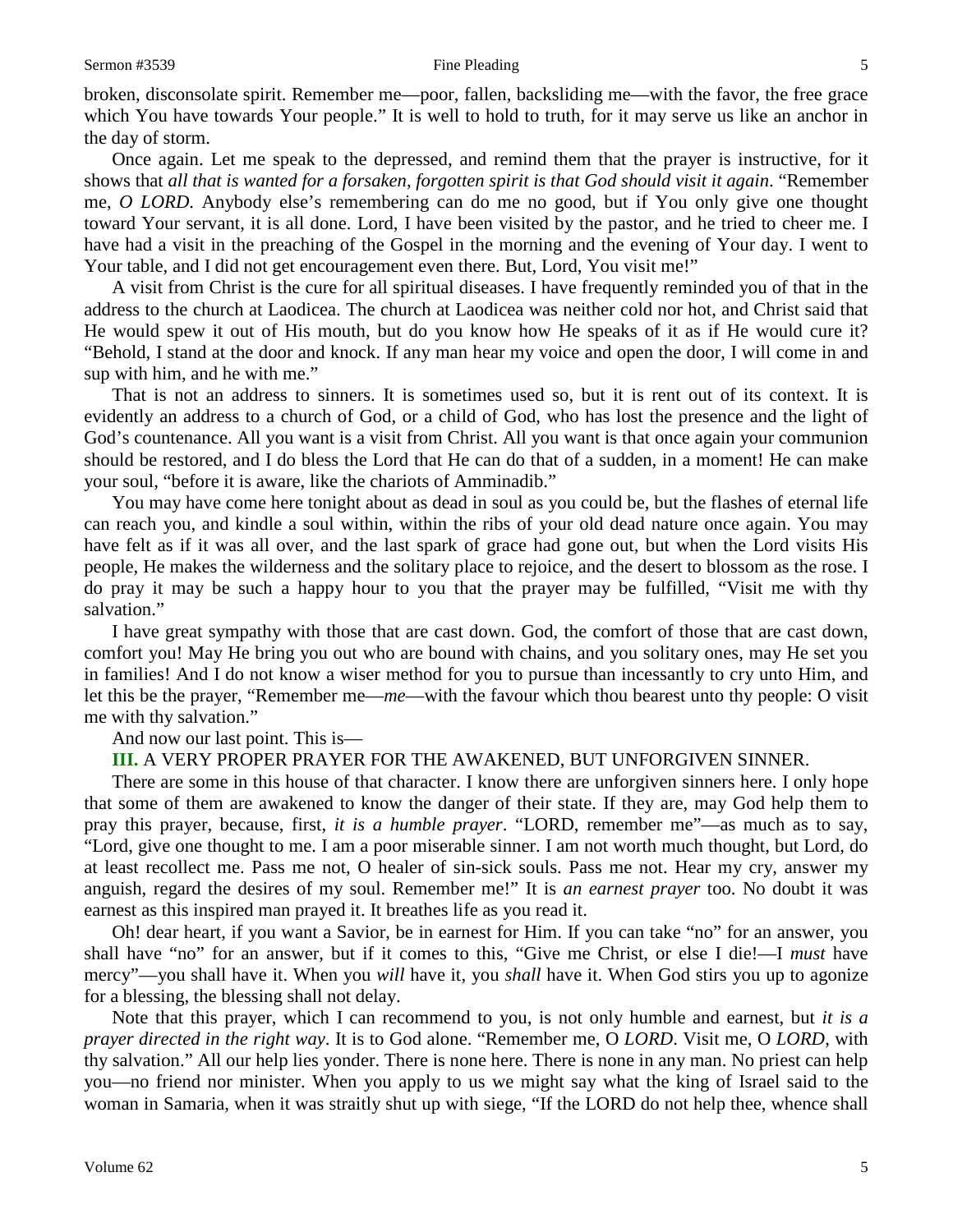I help thee? out of the barn floor, or out of the winepress?" There is nothing we can do. "Vain is the help of man!"

Turn your eye to God alone—to the cross where Christ suffered. Look there, and there only, and be this your prayer, "LORD, remember me!" When the thief was dying, he did not say, "John, pray for me." John was there. He did not look on the mother of Christ and say, "Holy Virgin, pray for me." He might have said it. He did not turn to any of the apostles, or the holy company that were around the cross. He knew which way to look, and turning his dying eye to Him who suffered on the center cross, he had no prayer but this, "LORD, remember me." 'Tis all you want. Pray to *God,* and God *alone,* for from Him alone must mercy come to you.

Observe, again, O sinner, if you would use this prayer, that *it is a personal prayer for you*. "LORD, remember *me.*" Oh! if we could get men to think of themselves, half the battle would be over. Who are you? Who are you? I would put this prayer into your mouth, whoever you may be, "Lord, I have been a Sabbath breaker this day. All the early part of it was spent as it ought not to be, but Lord, remember me." "O God, I have been a drunkard. I have broken all the laws of sobriety—have even blasphemed Your name, but Lord, remember me,"

Is there one here into whose mouth I might put such words as these, "Lord, I stand trembling before You, for I am a woman that is a sinner. Lord, remember me. Call on me with the favor that You bear to Your people. As you did look on the woman of Samaria, so look on me"? Is there one here that has been a thief—almost ashamed to have the word mentioned, lest those who sit near should look at you? Well, this is peculiarly the thief's prayer, "Lord, remember me."

How I wish I could come round now! I should not know who you were, but oh! if I could, I would put this right into your heart, "LORD, remember me." Up in the back gallery, where you can hardly hear, and cannot see, it is a good place to pray in—a capital place, there hidden away in the corner, to breathe the cry, "O God, remember me!"

Another thing about this prayer is that *it is a Gospel prayer*. It says, "Remember me with thy favour." Everything a sinner gets must come by favor. It cannot come anyhow else, for if you get what you deserve, you will get no love, no mercy, no grace. Oh! sinner, do come to God on the footing of favor, and say, "For Your name's sake, and for Your mercy's sake, have pity upon poor undeserving me." It is a Gospel prayer.

Once again. It seems to me to be *an argumentative prayer*. "Where is the argument?" say you. Why, here, '"Thou hast had favour towards thy people.' Lord, have favor towards me." It is always an argument for a man to do a kindness to you if he has done a kindness to others. We generally say, if we are very poor, "Such a one has been helping poor people like me." There is a sort of implied argument that he will help you, being in the same case.

Can you see it? There are the gates of heaven. Can you bear the luster of those massive pearls? I want you not to look at them, however. Do you see them? Do you see them who are streaming through in long ranks? They go through like a mighty river. There are hundreds, there are thousands, there are tens of thousands of them. Who are they? Who are they?

They are, all of them, sinners—just such as I am, dear friend—just such as you are. They are all clothed in white now, but their robes were all black once. Ask them, and you will hear them say they washed their robes and made them white in the blood of the Lamb. Ask every one of them how it is they passed so happily through that pearly gate into the golden-streeted city, and they will all tell you, "with united breath," that they—

> *"Ascribe salvation to the Lamb; Redemption to His death."*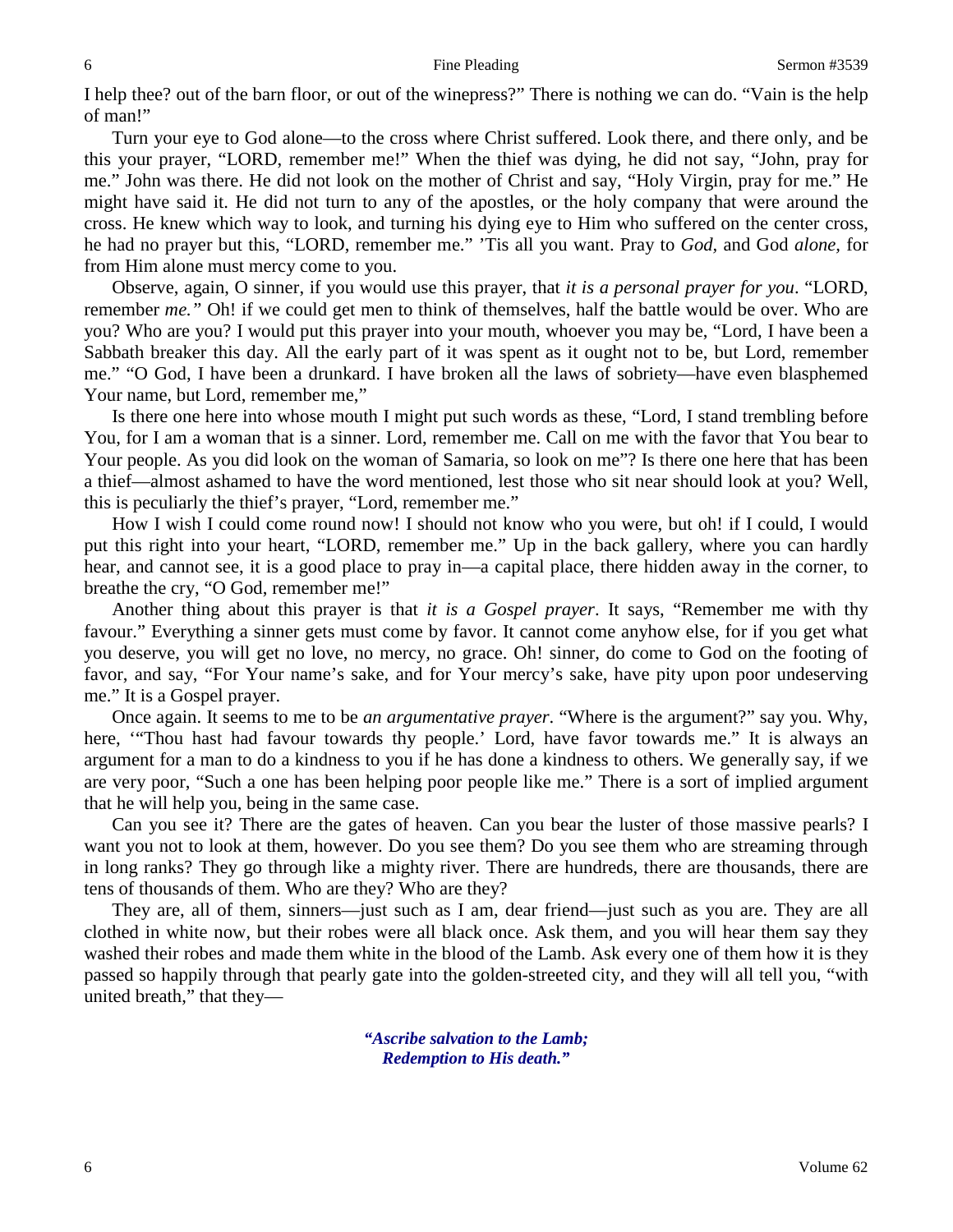Oh! I will e'en creep in that way. Ah! through the sinners' Savior I hope to find a passage to the sinners' heaven, where sinners washed white dwell forever. There is an argument in the prayer. I hope you will have skill to use it till you prevail.

Once again, I commend this prayer to the awakened sinner because *it is a prayer for a helpless soul,* for it says, "Oh! *visit* me with thy salvation." There are patients in London who would be very glad to be received into a hospital. They would be glad if they could be carried tomorrow morning into some one of those noble institutions, there to be cared for. But there are people worse off than they are, for there are some that could not be carried to a hospital, for they would die on the road. If they are ever to be healed at all, they are in such a bad case that the doctor must come to them.

Oh! and that is a sinner's case too, and some feel it, and hence the prayer, "Visit me with thy *salvation."* "Here, Lord, I lie before You, so ruined by my sin that I can scarce turn even an eye to the cross, I am so blind. 'Tis true Your grace can save, but my hand is paralyzed, and I cannot grasp Your grace. 'Tis true Your love can penetrate my heart, but ah! my heart feels so hard, how can Your love get into it? O Savior, You must do all for me, for mine is a desperate case." Such cases Christ loves. He came to seek and save—not the *half-lost,* but the *lost.* Commit your desperate case into His hands, who has saved desperate sinners thousands of times, and will save them yet. I do pray that before you rest tonight—before you go to your bed, and dare close your eyes—this may be your heart's prayer, "O LORD, remember me with the favour which thou bearest to thy people. Visit me with thy salvation."

I can do no more than leave it in the hands of the Eternal Spirit. May He bless the word, for Christ Jesus' sake. Amen.

#### **EXPOSITION BY C. H. SPURGEON**

### *PSALM 116:10-19, SONG OF SOLOMON 2:1-7*

The whole psalm is one of joyous thanksgiving because of God's mercy to the singer. He had been in deep waters of trial and affliction, but had not been suffered to sink. He had known fierce assaults of sin that threatened tearful eyes and falling, stumbling steps, but God had upheld and strengthened. As he recalls all this, he longs to make some return by way of praise, and witness to others. Hence he now inquires.

**Psalm Chapter 116. Verses 10-11.** *I believed, therefore have I spoken: I was greatly afflicted: I said in my haste, All men are liars.*

And uncommonly near the truth he came, even though he was in a hurry in saying it, for if you trust in any men they must be liars to you. They will fail you, either from want of faithfulness, or else from want of power. There are pinches where the kindest hand cannot succor. There are times of sorrow when she who is the partner of your bosom cannot find you alleviation. Then you will have to come to God, and God alone, and you will never find Him fail you. The brooks of the earth are dry in summer, and frozen in winter. All my fresh springs are in You, my God, and there neither frost nor drought can come. Happy man who has got right away from everything to his God.

**12.** *What shall I render unto the LORD for all his benefits toward me?*

Here we see gratitude is springing up in this man's breast. He lives upon God, and he loves God, and now the question comes, "What shall I do for God?" Service is not first. We make a mistake when we begin with that. No, we begin as he did, with "I love the Lord."

Tell what the Lord has done for you, and then go on to, "What shall I render unto the LORD for all his benefits toward me?"

**13-15.** *I will take the cup of salvation, and call upon the name of the LORD. I will pay my vows unto the LORD now in the presence of all his people. Precious in the sight of the LORD is the death of his saints.*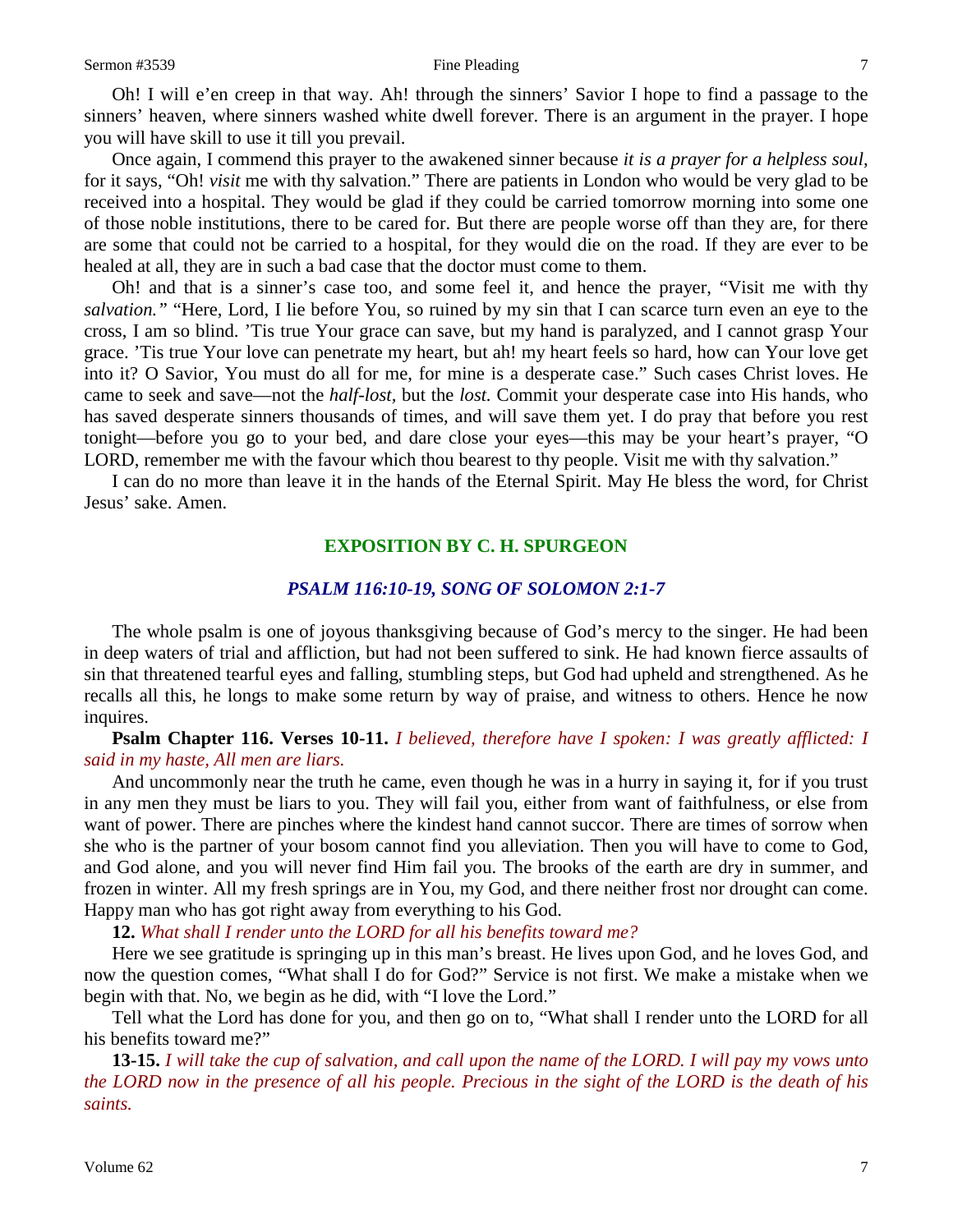We do well to notice those deaths, for God notices them. They are among His precious things. And if God thinks so much of dying saints, depend upon it He will not forget the living ones. He will help us. He will help us to the end.

## **16.** *O LORD, truly I am thy servant; I am thy servant, and the son of thine handmaid: thou hast loosed my bonds.*

What a sweet thing to be the servant of God. Well does David say it twice over. Well does he delight to look upon himself as a slave that was born in his Master's house. "My mother," says he, "was one of thy servants. I am the son of thy handmaid." Oh! it is a blessed thing to be able to be God's every way to feel in looking back, "I am not only His by redemption and by the new birth, but I seem as if I was bound to be His by a long ancestry of men and women, whom His sovereign grace called to Himself." Grace does not run in the blood, but it is a great mercy when it runs side by side with it, and when the handmaiden of the Lord is mother of a man who is a child of God as well as her child.

"Thou hast loosed my bonds." You are never quite free—you have never got your bonds all loosed—till you can doubly feel the bonds of God. Read that, "I am thy servant; I am thy servant." That is two blows. "Thou hast loosed my bonds." There is no freedom except in perfect subjection to the will of God. When every thought is brought into captivity to the mind of God, then every thought is free. You have heard much of the freedom of the will. There is no freedom of the will till grace has bound the will in fetters of divine affection. Then is it free, and not till then. "I am thy servant—thy servant; thou hast loosed my bonds."

**17.** *I will offer to thee the sacrifice of thanksgiving, and will call upon the name of the LORD.*

He has been doing it. What a man has done he will do. Oh! it is a blessed thing that the children of God at last catch a habit of devotion. Just as the sinner continues in his sin, so may I venture to say, "Shall the Ethiopian change his skin, or the leopard his spots?" If so, then he that has once heartily learnt to praise his God may begin to forget to do so. Use is second nature, and the holy use to which God has put us by His grace shall be our nature forever.

**18-19.** *I will pay my vows unto the LORD now in the presence of all his people, in the courts of the LORD'S house, in the midst of thee, O Jerusalem. Praise ye the LORD.* 

I see that David liked company. He would have been happy here, though we meet under conditions not wholly pleasant. He would have been glad to be in the midst of a smiling company of grateful saints, who could all say, "That is true, David. What you have written of yourself, you might have written of each one of us, and we can each one say, 'I love the Lord because He has heard my voice and my supplications."

## *SONG OF SOLOMON 2:1-7*

We believe that this song sets forth the mutual love of Christ and His believing people. It is a book of deep mystery, not to be understood except by the initiated, but those who have learnt a life of sacred fellowship with Jesus will bear witness that when they desire to express what they feel they are compelled to borrow expressions from this matchless Song.

Samuel Rutherford, in his famous letters, when he spoke of the love of Christ as shed abroad in his heart, perhaps was scarcely conscious that he continually reproduced the expressions of the song, but so it is. They were naturally fresh enough from him, but they came from this wonderful book. It stands in the middle of the Bible. It is the holy of holies—the central point of all. Thus He speaks—the glorious "greater than Solomon."

**Chapter 2. Verses 1-2.** *I am the rose of Sharon, and the lily of the valleys. As the lily among thorns, so is my love among the daughters.*

So does Christ's church spring up singular for her beauty—as much different from the world—as much superior thereto as the lily to the thorns. Now see how she responds and answers to Him.